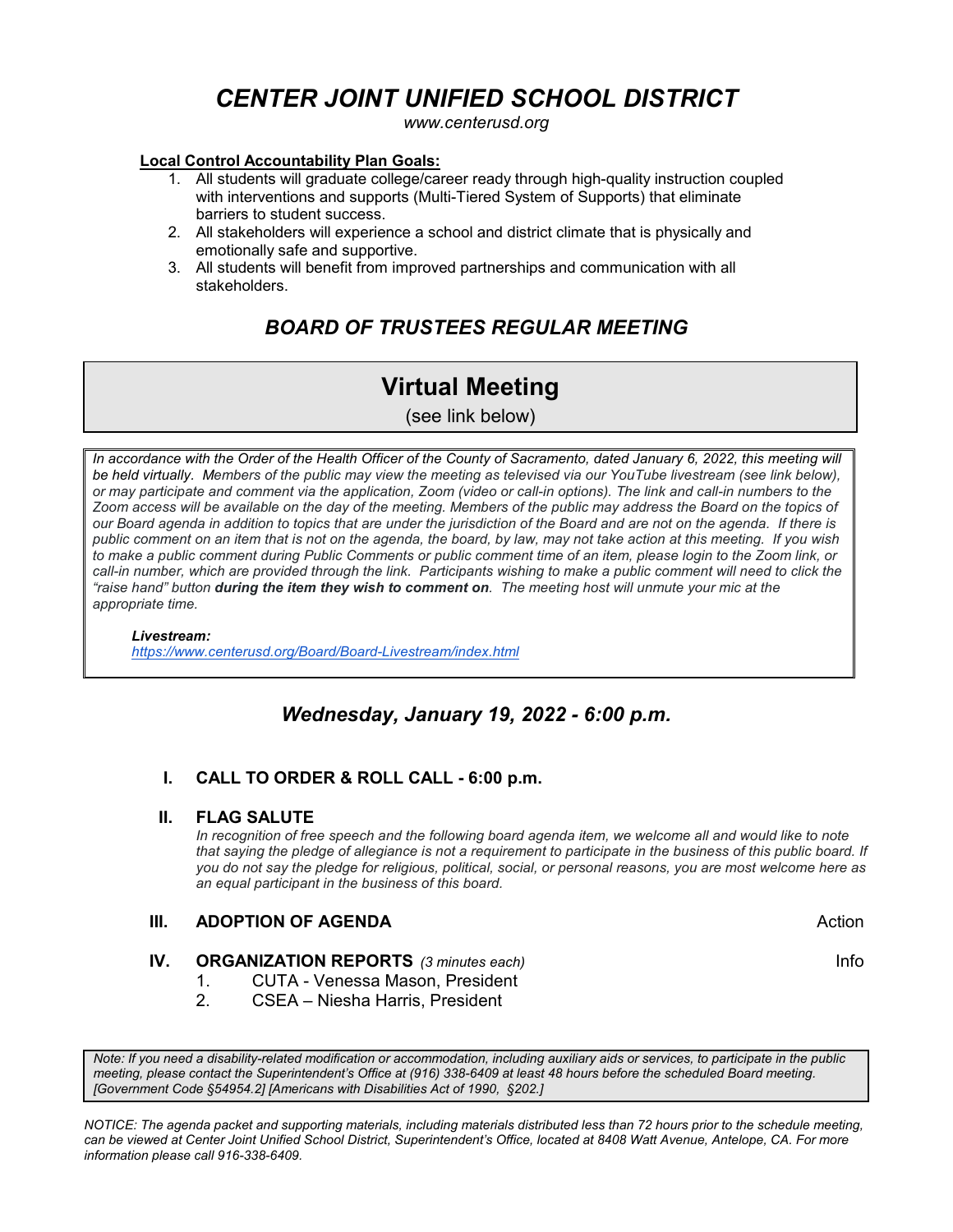| V.               |                                                                                                     | REPORTS/PRESENTATIONS (8 minutes each)                                                                                                                                                                                                                                                                                                                                                                                                              | Info    |  |
|------------------|-----------------------------------------------------------------------------------------------------|-----------------------------------------------------------------------------------------------------------------------------------------------------------------------------------------------------------------------------------------------------------------------------------------------------------------------------------------------------------------------------------------------------------------------------------------------------|---------|--|
| Curr & Instr     | Williams Uniform Complaint Quarterly Reporting - Mike Jordan<br>1.                                  |                                                                                                                                                                                                                                                                                                                                                                                                                                                     |         |  |
| ↓                | 2.<br>Advanced Placement and I-Ready Reading and Math Diagnostic Testing                            |                                                                                                                                                                                                                                                                                                                                                                                                                                                     |         |  |
|                  |                                                                                                     | <b>Results Overview - Mike Jordan</b>                                                                                                                                                                                                                                                                                                                                                                                                               |         |  |
| Business         | 3.                                                                                                  | Citizen's Bond Oversight Committee - Lisa Coronado, Howard Ballin                                                                                                                                                                                                                                                                                                                                                                                   |         |  |
|                  | 4.                                                                                                  | Audit Report for Fiscal Year 2020-2021 - Lisa Coronado                                                                                                                                                                                                                                                                                                                                                                                              |         |  |
| VI.              | <b>COMMENTS FROM THE AUDIENCE REGARDING ITEMS NOT ON</b><br>Public<br><b>THE AGENDA</b><br>Comments |                                                                                                                                                                                                                                                                                                                                                                                                                                                     |         |  |
|                  |                                                                                                     | Anyone may address the Board regarding any item that is within the Board's subject matter<br>jurisdiction. However, the Board may not discuss or take action on any item which is not on<br>this agenda except as authorized by Government Code Section 54954.2. A speaker shall be<br>limited to 3 minutes (Board Policy 9323). All public comments on items listed on this agenda<br>will be heard at the time the Board is discussing that item. | Invited |  |
| VII.             |                                                                                                     | <b>CONSENT AGENDA</b> (5 minutes)                                                                                                                                                                                                                                                                                                                                                                                                                   | Action  |  |
|                  |                                                                                                     | NOTE: The Board will be asked to approve all of the following items by a single vote, unless any                                                                                                                                                                                                                                                                                                                                                    |         |  |
|                  |                                                                                                     | member of the Board asks that an item be removed from the consent agenda and considered and                                                                                                                                                                                                                                                                                                                                                         |         |  |
|                  | 1.                                                                                                  | discussed separately.<br>Approve Adoption of Minutes from December 15, 2021 Regular Meeting                                                                                                                                                                                                                                                                                                                                                         |         |  |
| Governance       | 2.                                                                                                  | Approve Resolution #15/2021-22: Resolution of Board Compensation for Missed                                                                                                                                                                                                                                                                                                                                                                         |         |  |
|                  |                                                                                                     | Meeting                                                                                                                                                                                                                                                                                                                                                                                                                                             |         |  |
| ↓                | 3.                                                                                                  | Approve Donation of \$15,000 from the Winn Foundation for CHS Geometry and<br><b>Construction Program</b>                                                                                                                                                                                                                                                                                                                                           |         |  |
| Personnel        | 4.                                                                                                  | <b>Approve Classified Personnel Transactions</b>                                                                                                                                                                                                                                                                                                                                                                                                    |         |  |
| ↓                | 5.                                                                                                  | <b>Approve Certificated Personnel Transactions</b>                                                                                                                                                                                                                                                                                                                                                                                                  |         |  |
| Curr & Instr     | 6.                                                                                                  | Approve 2021-22 School Accountability Report Cards (SARCs)                                                                                                                                                                                                                                                                                                                                                                                          |         |  |
|                  | 7.                                                                                                  | Approve Social Emotional Learning Curriculum TK-6 <sup>th</sup> Grade                                                                                                                                                                                                                                                                                                                                                                               |         |  |
|                  | 8.                                                                                                  | Approve Professional Service Agreement: Lisa Coates                                                                                                                                                                                                                                                                                                                                                                                                 |         |  |
| Facilities & Op. | 9.                                                                                                  | Approve Inspector Services Agreement by and between Phoenix and Center                                                                                                                                                                                                                                                                                                                                                                              |         |  |
|                  |                                                                                                     | <b>Joint Unified School District</b>                                                                                                                                                                                                                                                                                                                                                                                                                |         |  |
| ↓                | 10.                                                                                                 | Approve Notification of Completion - BRCO Constructors, Inc. - Construction                                                                                                                                                                                                                                                                                                                                                                         |         |  |
|                  |                                                                                                     | Services for the Oak Hill Kindergarten Classroom Project                                                                                                                                                                                                                                                                                                                                                                                            |         |  |
| <b>Business</b>  | 11.                                                                                                 | Approve Resolution #14/2021-22: Self-Certifying Increased Federal Micro-                                                                                                                                                                                                                                                                                                                                                                            |         |  |
|                  |                                                                                                     | <b>Purchase Threshold</b>                                                                                                                                                                                                                                                                                                                                                                                                                           |         |  |
| ↓                | 12.                                                                                                 | Approve Resolution #13/2021-22: Resolution of the Board of Trustees of the                                                                                                                                                                                                                                                                                                                                                                          |         |  |
|                  |                                                                                                     | Center Joint Unified School District Acknowledging the State Allocation Board's                                                                                                                                                                                                                                                                                                                                                                     |         |  |
|                  |                                                                                                     | "Applications Received Beyond Bond Authority List", and Authorizing the                                                                                                                                                                                                                                                                                                                                                                             |         |  |
|                  |                                                                                                     | Superintendent to Submit New Construction Funding Request Applications for the                                                                                                                                                                                                                                                                                                                                                                      |         |  |
|                  |                                                                                                     | New Rex Fortune Elementary School Project                                                                                                                                                                                                                                                                                                                                                                                                           |         |  |
|                  | 13.                                                                                                 | Approve Payroll Orders: July - December 2021                                                                                                                                                                                                                                                                                                                                                                                                        |         |  |
|                  | 14.                                                                                                 | Approve Supplemental Agenda (Vendor Warrants): December 2021                                                                                                                                                                                                                                                                                                                                                                                        |         |  |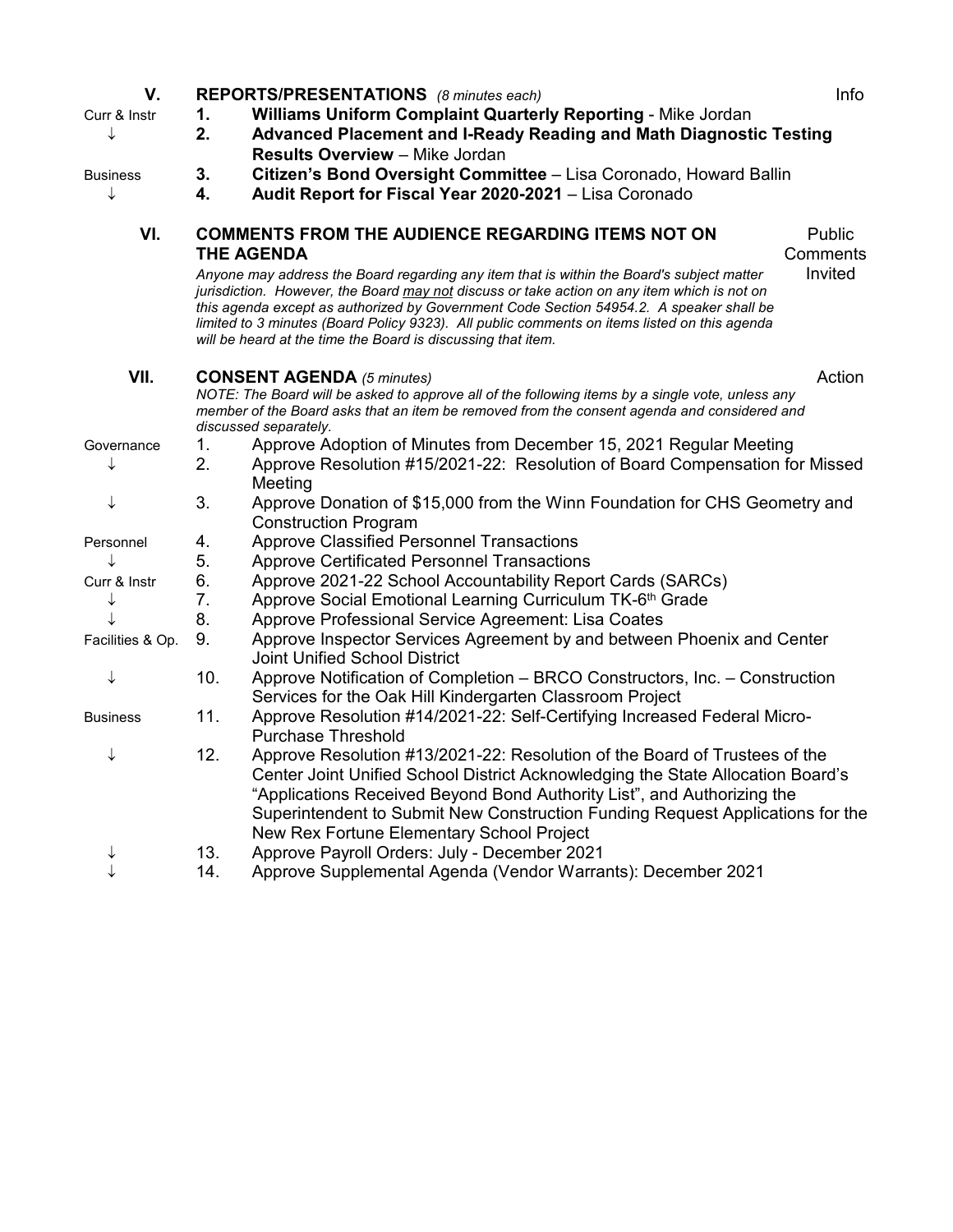# **VIII. BUSINESS ITEMS** Governance **A. First Reading: Policies, Regulations and Exhibits Action** Action

#### **Board Policy 0470 - COVID-19 Mitigation Plan**

Policy updated to add new note to reflect that districts are obligated to comply with COVID-19 mitigation requirements from multiple jurisdictional authorities including the California Department of Public Health (CDPH), the California Division of Occupational Safety and Health (Cal/OSHA), and local health authorities, to reflect guidance from CDPH and Cal/OSHA's COVID-19 prevention program, and reflect requirements for districts to create and post COVID-19 safety plans. Policy updated to direct the Superintendent and/or designee to establish and maintain a COVID-19 safety plan that complies with public health guidance of CDPH, the requirements of Cal/OSHA, any orders of state or local health authorities, and any other applicable law and/or health order(s) and to omit specific details regarding COVID-19 mitigation practices due to the evolving nature of public health guidance. Policy updated to reflect **NEW LAW (AB 86, 2021)** and **NEW LAW (AB 130, 2021)** requiring the reporting of specified COVID-19 cases to CDPH and requiring the reporting of other information to the California Collaborative for Educational Excellence (CCEE). Policy updated to reflect **NEW LAW (AB 86, 2021)** and **NEW LAW (AB 130, 2021)** requiring districts that receive Extended Learning Opportunities (ELO) grant funding to implement a learning recovery program that provides supplemental instruction, support for social-emotional well-being, and to the maximum extent permissible as specified in U.S. Department of Agriculture guidelines, meals and snacks, to eligible students. Policy also updated to include promising practices for reengaging chronically absent students and to direct the Superintendent or designee to ensure the continuity of instruction for students who may be under a quarantine order to stay home by offering such students independent study or other instructional delivery channels that allows the student to continue to participate in the instructional program to the greatest extent possible.

#### **Board Policy 1312.3 - Uniform Complaint Procedures**

Policy updated to reflect **NEW LAW (AB 131, 2021)** which renumbers the license-exempt California State Preschool Program code sections, ensure consistency with the California Department of Education's 2021-22 federal program monitoring instrument, clarify that districts may not offer or facilitate an informal resolution process to resolve allegations that an employee sexually harassed a student, add Item #3 to the section regarding "Non-UCP Complaints" that any complaint alleging that a student, while in an education program or activity as specified, was subjected to sexual harassment as defined in 34 CFR 106.30 be addressed through federal Title IX complaint procedures, and clarify in Item #5 that complaints alleging a physical safety concern that interferes with a free appropriate public education is a non-UCP complaint.

## **Administrative Regulation 1312.3 - Uniform Complaint Procedures**

Regulation updated to delete outdated and/or repealed U.S. Department of Education's Office for Civil Rights (OCR) references and where appropriate add current OCR material, ensure consistency with the California Department of Education's 2021-22 federal program monitoring instrument, clarify posting requirements for the annual notification, compliance officer contact information and information related to Title IX, add material regarding the requirement for an administrator who is not designated as a compliance officer who receives a complaint to notify the compliance officer, clarify that districts may not offer or facilitate an informal resolution process to resolve allegations that an employee sexually harassed a student, add descriptions to the OPTION headings for districts that do or do not allow complainants to appeal to the governing board, delete material regarding respondent being sent the investigation report at the same time it is provided to complainant as this simultaneous exchange is not required by law, amend language in regard to pursuing civil law remedies in the notice to complainants included in investigation reports for allegations of unlawful discrimination, harassment, intimidation, and bullying based on state law, clarify when either party may request reconsideration of an appeal by the Superintendent of Public Instruction, and reflect **NEW LAW (AB 131, 2021)** which renumbers the license-exempt California State Preschool Program code sections.

#### **Exhibit(1) 1312.3 - Uniform Complaint Procedures**

Exhibit updated to reflect **NEW LAW (AB 131, 2021)** which renumbers the license-exempt California State Preschool Program code sections.

#### **Exhibit(2) 1312.3 - Uniform Complaint Procedures**

Exhibit updated to reflect **NEW LAW (AB 131, 2021)** which renumbers the license-exempt California State Preschool Program code sections.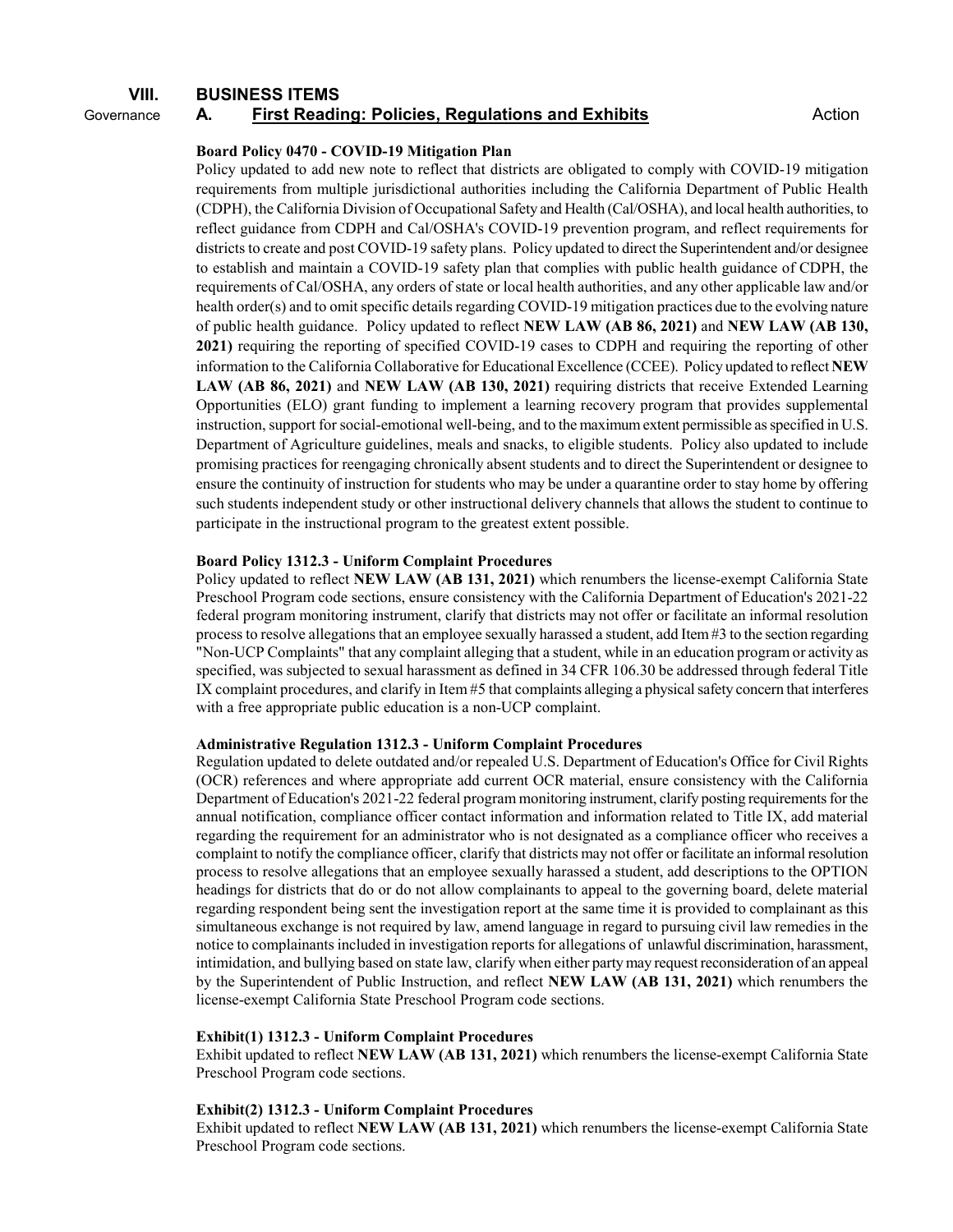#### **Administrative Regulation 1312.4 - Williams Uniform Complaint Procedures**

Regulation updated to delete material related to complaints regarding noncompliance with health and safety requirements in a license-exempt CSPP program as such complaints have been moved to BP/AR 1312.3 - Uniform Complaint Procedures, consistent with CDE's Federal Program Monitoring instrument.

## **Exhibit (3) 1312.4 - Williams Uniform Complaint Procedures**

Exhibit presenting example of classroom notice for CSPP health and safety complaints moved to E(1) 1312.3 - Uniform Complaint Procedures, consistent with CDE's Federal Program Monitoring instrument.

#### **Exhibit (4) 1312.4 - Williams Uniform Complaint Procedures**

Exhibit presenting a sample complaint form for CSPP health and safety complaints moved to E(2) 1312.3 - Uniform Complaint Procedures, consistent with CDE's Federal Program Monitoring instrument.

#### **Board Policy 1313 - Civility**

New policy addresses the importance of civility to the effective operation of the district, including its role in creating a positive school climate and enabling a focus on student well-being, learning, and achievement. Policy includes First Amendment free speech considerations, behavior that constitutes civil behavior, practices that promote civil behavior, and authorization to educate or provide information to students, staff, parents/guardians, and community members to assist in the recognition, development, and demonstration of civil behavior. Policy also includes material regarding behavior that is disruptive, hinders the orderly conduct of district operations or programs, or creates an unsafe learning or working environment, as well as the prohibition of, and consequences for, behavior which is discriminatory, harassing, or intimidating, including sexual harassment, bullying, and/or hate violence.

#### **Board Policy 3230 - Federal Grant Funds**

Policy updated to reflect **NEW FEDERAL REGULATIONS (85 Fed. Reg. 49506)**, effective November 12, 2020, which clarify and renumber requirements for the use and accounting of federal grant funds pursuant to the Office of Management and Budget's Uniform Administrative Requirements, Cost Principles, and Audit Requirements for Federal Awards (commonly called the "Uniform Guidance"). Policy reflects an amendment to the Uniform Guidance which extends the timeframe for submitting the final performance report from 90 to 120 calendar days after the ending date of the grant.

#### **Administrative Regulation 3230 - Federal Grant Funds**

Regulation updated to reflect **NEW FEDERAL REGULATIONS (85 Fed. Reg. 49506)**, effective November 12, 2020, which clarify and renumber requirements for the use and accounting of federal grant funds pursuant to the Uniform Guidance. Regulation reflects amendments to the Uniform Guidance which (1) extend the timeframe for paying all obligations of federal funds from 90 to 120 calendar days after the end of the funding period; (2) require districts to give a preference to the purchase, acquisition, or use of goods, products, or materials from the United States as practicable; and (3) increase the threshold for "micro-purchases" and "small purchases" that qualify for simplified procurement procedures. Regulation also adds the requirement to provide for disciplinary actions to be applied when officers, employees, or representatives of the district violate conflict of interest standards. Section on "Personnel" revised to (1) add the district's responsibility to check employee records and ensure that the charges are accurate, allowable, and properly allocated and (2) clarify the documentation requirements for employees whose salary is paid with state or local funds but is used to meet a cost-sharing or matching requirement of the federal grant.

#### **Board Policy 3516.5 - Emergency Schedules**

Policy updated to reflect **NEW LAW (AB 130, 2021)** requiring districts applying to the Superintendent of Public Instruction to obtain apportionment credit for days and minutes lost due to emergency closure after September 1, 2021 to certify in an affidavit that the district has a plan for offering independent study within 10 days of school closure to impacted students. Policy also updated to reflect requirement that the plan for independent study address the establishment, within a reasonable time, of independent study master agreements and require the reopening in person once allowable under direction from the city or county health officer.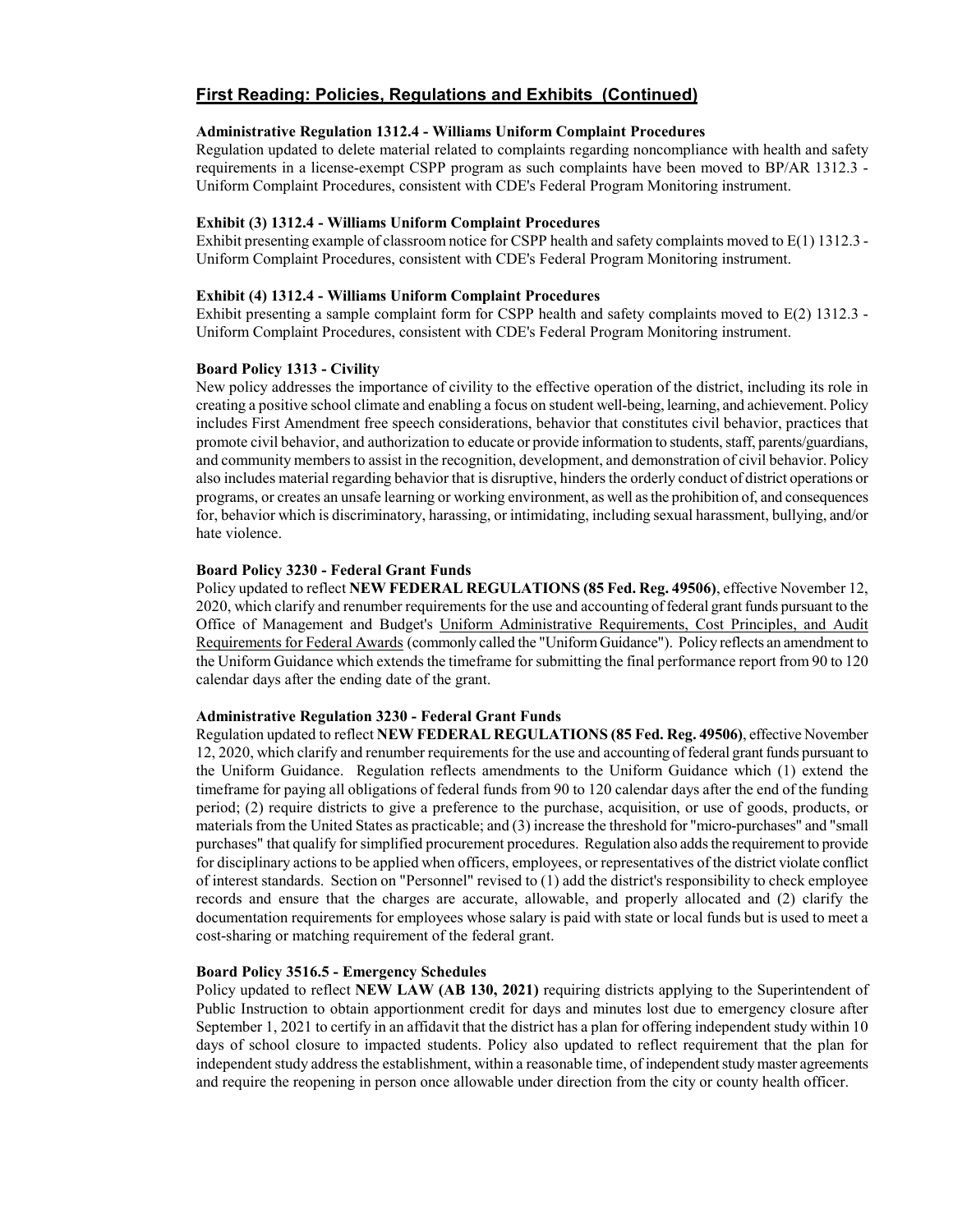#### **Board Policy and Administrative Regulation 3551 - Food Service Operations/Cafeteria Fund**

Policy updated to reflect **NEW LAW (SB 265)** which provides that students with unpaid meal fees must not be denied a reimbursable meal of their choice, eliminating the possibility that any student is required to receive an alternate meal. Policy also reflects a waiver granted by the U.S. Department of Agriculture extending the threeyear Administrative Review cycle to a five-year cycle for school years 2017-18 through 2021-22. Regulation updated to reorganize the section on "Unpaid and Delinquent Meal Charges" to emphasize the prohibition against directing any action toward a student to collect unpaid school meal fees and reflect requirements, as amended by SB 265, to treat students with unpaid meal fees the same as other students.

#### **Board Policy 3555 - Nutrition Program Compliance**

Policy updated to reflect **NEW STATE REGULATIONS** (Register 2020, No. 21) which provide that complaints regarding meal counting and claiming, reimbursable meals, eligibility of children or adults, or use of cafeteria funds and allowable expenses should be submitted directly to the California Department of Education (CDE), and complaints alleging discrimination on the basis of race, color, national origin, sex, age, or disability should be submitted to the U.S. Department of Agriculture (USDA). Complaints regarding other program requirements or other bases for discrimination are to be investigated and resolved at the district level. Policy also deletes the USDA nondiscrimination statement that must be included on all forms of communication regarding program availability, which is now presented in the accompanying exhibit.

#### **Exhibit 3555 - Nutrition Program Compliance**

New exhibit presents the USDA statement, formerly in BP 3555, which must be included on all forms of communication available to the public regarding the availability of child nutrition programs in order to advise the public of the district's status as an equal opportunity provider and the address of the agency with responsibility to handle complaints against the district.

### **Board Policy 3600 - Consultants**

Policy updated to reflect **NEW LAW (AB 2257, 2020)** which recodifies the three-part test established in Dynamex Operations West, Inc. v. Superior Court of Los Angeles to determine whether a person providing services for remuneration should be classified as an employee or an independent contractor, and **NEW LAWS (AB 2257 and AB 323, 2020)** which establish exceptions to the use of the three-part test. Requirement to afford equal opportunity for contracts revised to add ethnicity and reflect **NEW LAW (AB 3364, 2020)** which changes the term "military and veteran status" to "veteran or military status."

## **Board Policy 4112.42/4212.42/4312.42 - Drug and Alcohol Testing for School Bus Drivers**

Policy updated to clarify the obligation of drivers to submit to drug and alcohol testing as required under federal law. Section on "Consequences Based on Test Results" updated to (1) add the agency responsible for reviewing and approving district requests to temporarily remove a driver from safety-sensitive functions before drug test results are verified by a certified medical review officer and (2) describe consequences that will be imposed on drivers based on findings of specific concentrations of alcohol. Policy also clarifies the requirement to ensure that a driver who is offered an opportunity to return to work following a violation first receive an evaluation by a qualified substance abuse professional and successfully comply with the evaluation recommendations.

#### **Administrative Regulation 4112.42/4212.42/4312.42 - Drug and Alcohol Testing for School Bus Drivers**

Regulation updated to clarify that marijuana remains an illegal drug under the federal Controlled Substances Act and use of it by a driver remains a violation of federal drug testing regulations. Definition of "alcohol concentration" revised to delete information regarding consequences for drivers based on specific alcohol concentrations, now addressed in the BP. Regulation also expands the responsibilities of the designated employer representative pursuant to federal regulations, clarifies requirements pertaining to pre-employment testing including the requirement to conduct a pre-employment query using the Commercial Driver's License Drug and Alcohol Clearinghouse, and reflects additional requirements related to post-accident testing. New section reflects federal regulations which require districts to report any violation of federal drug and alcohol regulations to the Clearinghouse and conduct inquiries of the Clearinghouse's online database for all drivers employed by the district on an annual basis and before hiring any driver.

## **Board Policy 4112.9/4212.9/4312.9 - Employee Notifications**

Policy updated to make change for gender neutrality and to revise legal references to reflect corresponding revisions in the Exhibit.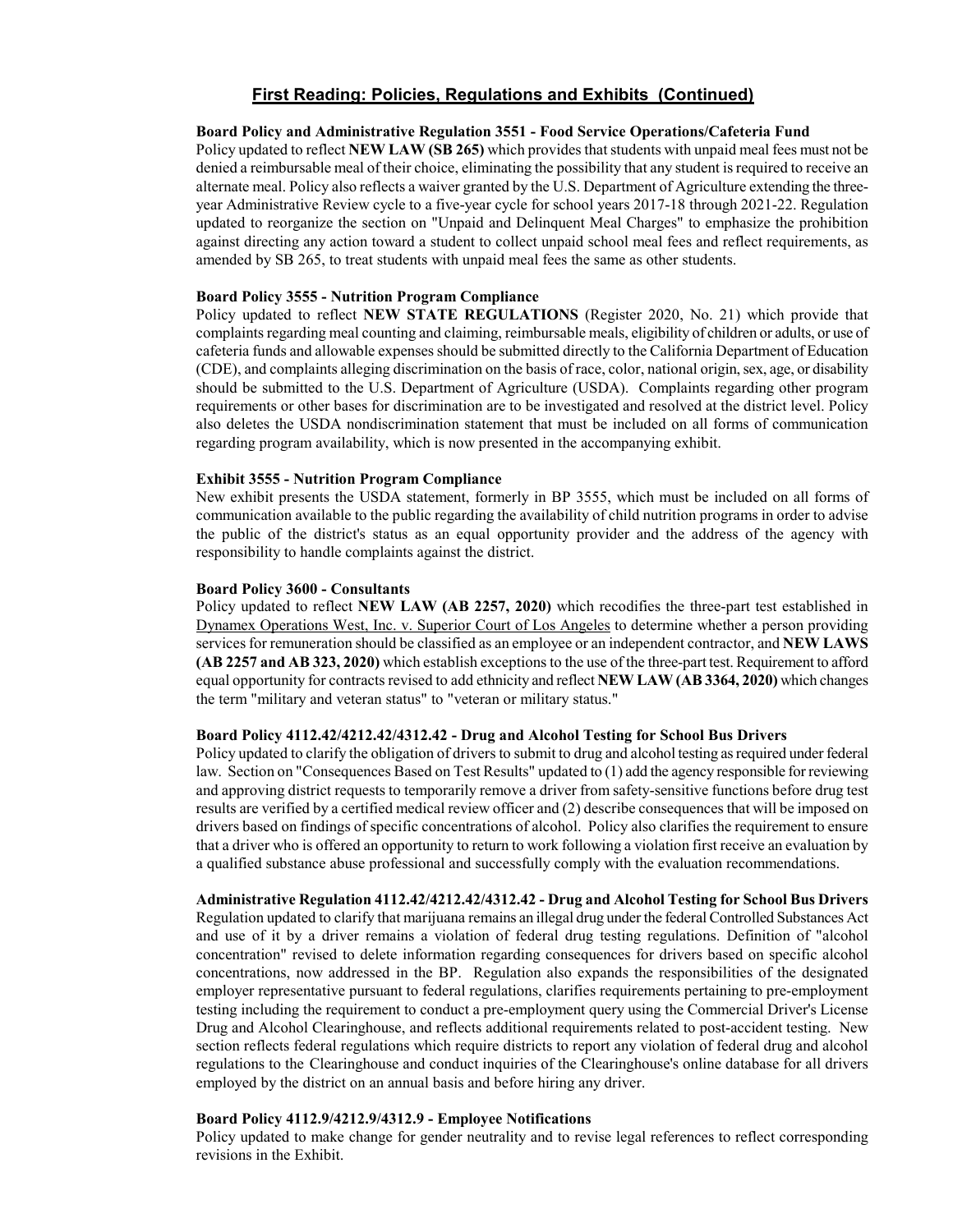### **Exhibit 4112.9/4212.9/4312.9 - Employee Notifications**

Exhibit updated to add employee notifications related to (1) the rights of employees who are victims of crime or abuse; (2) potential exposure to COVID-19 at a district facility; (3) the right and procedure to access the district's injury and illness prevention program; (4) nondiscrimination on the basis of sex and contact information for the district's Title IX Coordinator; and (5) following an investigation of an alleged misconduct of a district police officer, the district's decision to impose discipline.

#### **Board Policy 4131 - Staff Development**

Policy updated to incorporate concepts of student well-being and social-emotional development and learning as it relates to professional development, to clarify that the development of the staff development program includes creating, reviewing and amending the program, to reflect the State Board of Education's California Digital Learning Integration and Standards Guidance regarding staff development in the use of technologies, to reference **NEW LAW (AB 130, 2021)** regarding requirements for districts offering technology-based instruction pursuant to an independent study program, and to expand the list of characteristics that are included in diverse student populations as related to staff development in meeting the needs of such students. Policy also updated to enhance staff development regarding school climate to include acceptance, civility, and positive behavioral interventions and supports, and staff development regarding student's mental and physical health to include social-emotional learning and trauma-informed practices.

## **Board Policy 4141/4241 - Collective Bargaining Agreement**

Revised policy reflects court decision holding that a provision in a collective bargaining agreement that directly conflicts with the Education Code cannot be enforced. Policy also adds language clarifying that, whenever a law conflicts with a provision in the collective bargaining agreement, the law will prevail.

#### **Administrative Regulation 4161.2/4261.2/4361.2 - Personal Leaves**

Regulation updated to reflect **NEW LAW (AB 2992, 2020)** which extends leave for employees who are victims of domestic violence, sexual assault, or stalking to include employees who are victims of a crime that caused physical injury, or mental injury with a threat of physical injury, and employees whose immediate family member is deceased as a direct result of a crime. Regulation also reflects provisions of AB 2992 which require districts to inform employees of their rights for such leave and authorize employees, when an unscheduled absence occurs, to submit documentation from a victim advocate or any other form of documentation that reasonably verifies that the crime or abuse occurred, including, but not limited to, a written statement signed by the employee or an individual acting on the employee's behalf.

### **Administrative Regulation 4161.8/4261.8/4361.8 - Family Care and Medical Leave**

Regulation updated to reflect **NEW LAW (SB 1383, 2020)** which, for purposes of leave under the California Family Rights Act, (1) revises the definition of "child" to include the child of a registered domestic partner; (2) includes an employee's grandparent, grandchild, sibling, and registered domestic partner as persons for whom an employee may take leave for a serious health condition; (3) repeals a provision of law which had limited any leave related to the birth or placement of the child to only one parent if a district employs both parents, thereby requiring the district to grant leave to each employee; (4) eliminates the district's authority to deny reinstatement, upon return from leave, for an employee who is among the highest paid 10 percent of district employees when the employee's absence would cause substantial and grievous economic injury to district operations; and (5) authorizes military family leave to attend to an exigency arising when the employee's registered domestic partner is on active duty or on call to active duty status in the National Guard or Reserves or is a member of the regular Armed Forces on deployment to a foreign country.

## **Board Policy 5141.31 - Immunizations**

Policy updated to reflect **NEW LAWS (SB 276, 2019 and SB 714, 2019)** which specify conditions under which a medical exemption is effective. Policy also deletes outdated date regarding immunization requirements for enrollment or advancement to grade 7.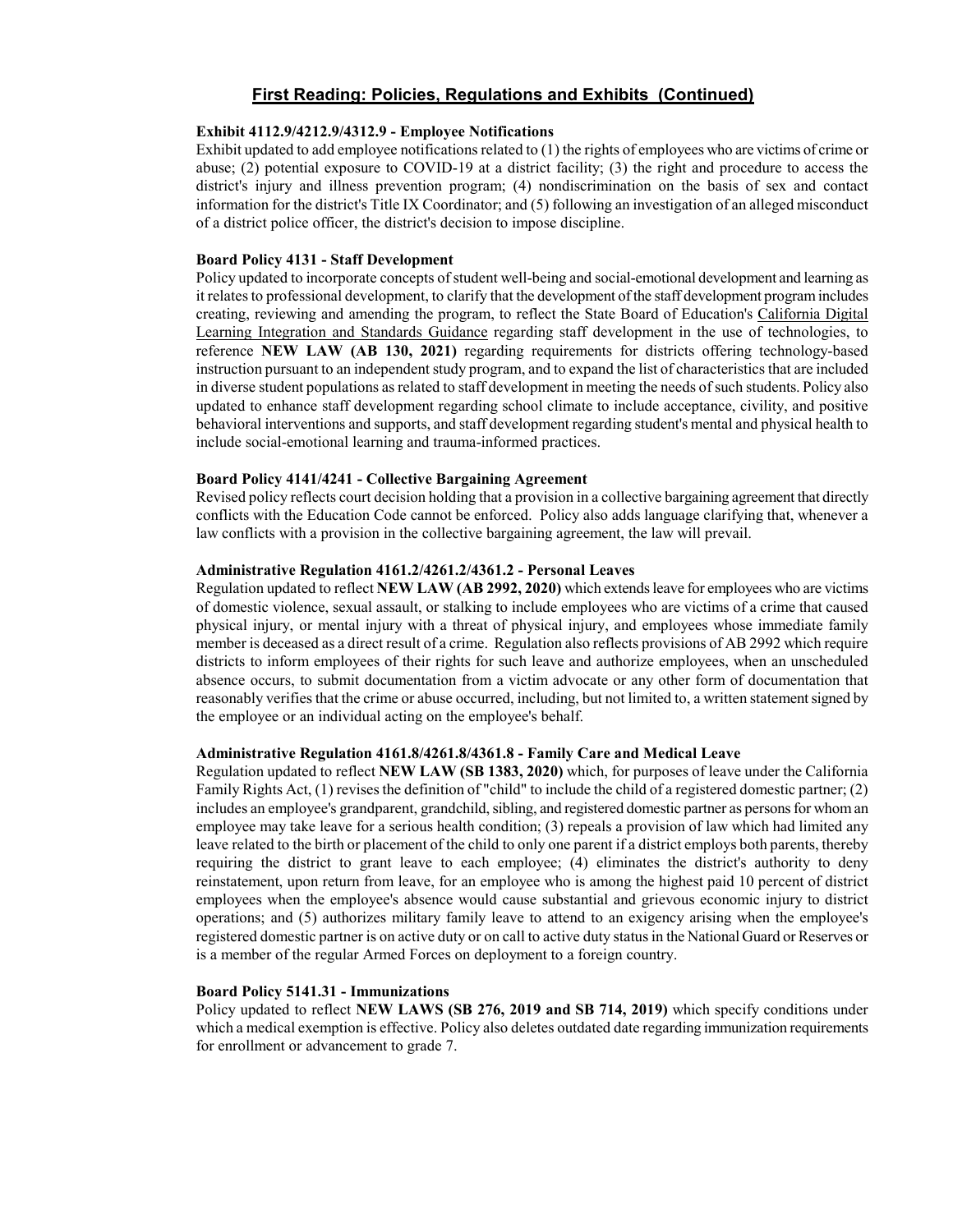#### **Administrative Regulation 5141.31 - Immunizations**

Regulation updated to delete outdated material regarding immunization requirements for enrollment or advancement to grade 7, and to add material regarding immunization records and the California Immunization Registry (CAIR). Regulation also updated to reflect **NEW LAWS (SB 276, 2019 and SB 714, 2019)**  addressing medical exemptions, including provisions that (1) medical exemption requests must be made by a licensed physician or surgeon on an electronic, standardized, statewide form developed by the California Department of Public Health (CDPH) and transmitted using CAIR; (2) a student who has a medical exemption issued prior to January 1, 2020 must be allowed to continue enrollment until the next grade span, except that after July 1, 2021 a student may not be admitted or advanced to grade 7 unless the student has been immunized as required or a medical exemption form has been filed; (3) temporary exemptions cannot exceed one year and all medical exemptions cannot extend beyond the grade span; (4) medical exemptions may be revoked by CDPH if it is determined that the exemption does not meet applicable criteria; (5) a parent/guardian may appeal the revocation of a student's medical exemption to the Secretary of California Health and Human Services; and (6) districts must annually file the written report on the immunization status of new students to CDPH and the local department of public health.

#### **Board Policy 5141.52 - Suicide Prevention**

Policy updated to expand material regarding stakeholder engagement and best practices for suicide prevention, intervention, and postvention, and for consistency with CDE's Model Youth Suicide Prevention Policy, including an enhanced list of participants for staff development, the importance of resiliency skills to student instruction, the review of materials and resources for alignment with safe and effective messaging, information to be provided to parents/guardians and caregivers, and the establishment of district and/or school site crisis intervention team(s). Policy also updated to clarify that the policy may be reviewed more frequently than the five-year review requirement of law, and that district data pertaining to reports of suicidal ideation, attempts, or death and data that reflect school climate be periodically reviewed to aid in program development.

#### **Administrative Regulation 5141.52 - Suicide Prevention**

Regulation updated to expand the section on "Staff Development" by adding to the list of participants for suicide prevention training, topics to be included in such training, and additional professional development for specified groups and to enhance the section on "Instruction" by adding to the list of topics to be taught and authorizing the development and implementation of school activities that raise awareness about mental health wellness and suicide prevention. Regulation also updated to include, for districts that have crisis intervention teams, the contact information for district and/or school site crisis intervention team members, add that school counselors may disclose a student's personal information to report child abuse and neglect as required by law, and include providing comfort to a student who has attempted or threatened to attempt suicide.

## **Board Policy and Administrative Regulation 5144.1 - Suspension and Expulsion/Due Process**

Policy and regulation updated to reflect **NEW LAW (SB 419)** which prohibits districts from suspending students in grades 4-8 for disrupting school activities or willfully defying the authority of school personnel. Policy also references **NEW LAW (AB 982)** which requires a district to provide a student who is suspended for two or more days with the homework assigned during the period of suspension. Regulation adds new section on "Additional Grounds for Suspension and Expulsion: Grades 9-12" reflecting the option to suspend, but not expel, a student in grades 9-12 for disruption or willful defiance.

#### **Board Policy 5145.3 - Nondiscrimination/Harassment**

Policy updated to reflect law prohibiting discrimination based on medical condition and to reflect **NEW LAW (AB 34, 2019)** which requires the district, starting in the 2020-21 school year, to post its nondiscrimination policies, and specified state and federal laws regarding discrimination, bullying, and harassment, in a prominent location on the district's web site in a manner that is easily accessible to parents/guardians and students.

#### **Administrative Regulation 5145.3 - Nondiscrimination/Harassment**

Regulation updated to clarify how district employees should handle requests by or on behalf of transgender and gender-nonconforming students when changing gender and legal name on student records. Regulation also updated to broaden the section on "Transgender and Gender-Nonconforming Students" to include support for intersex and nonbinary students and related definitions.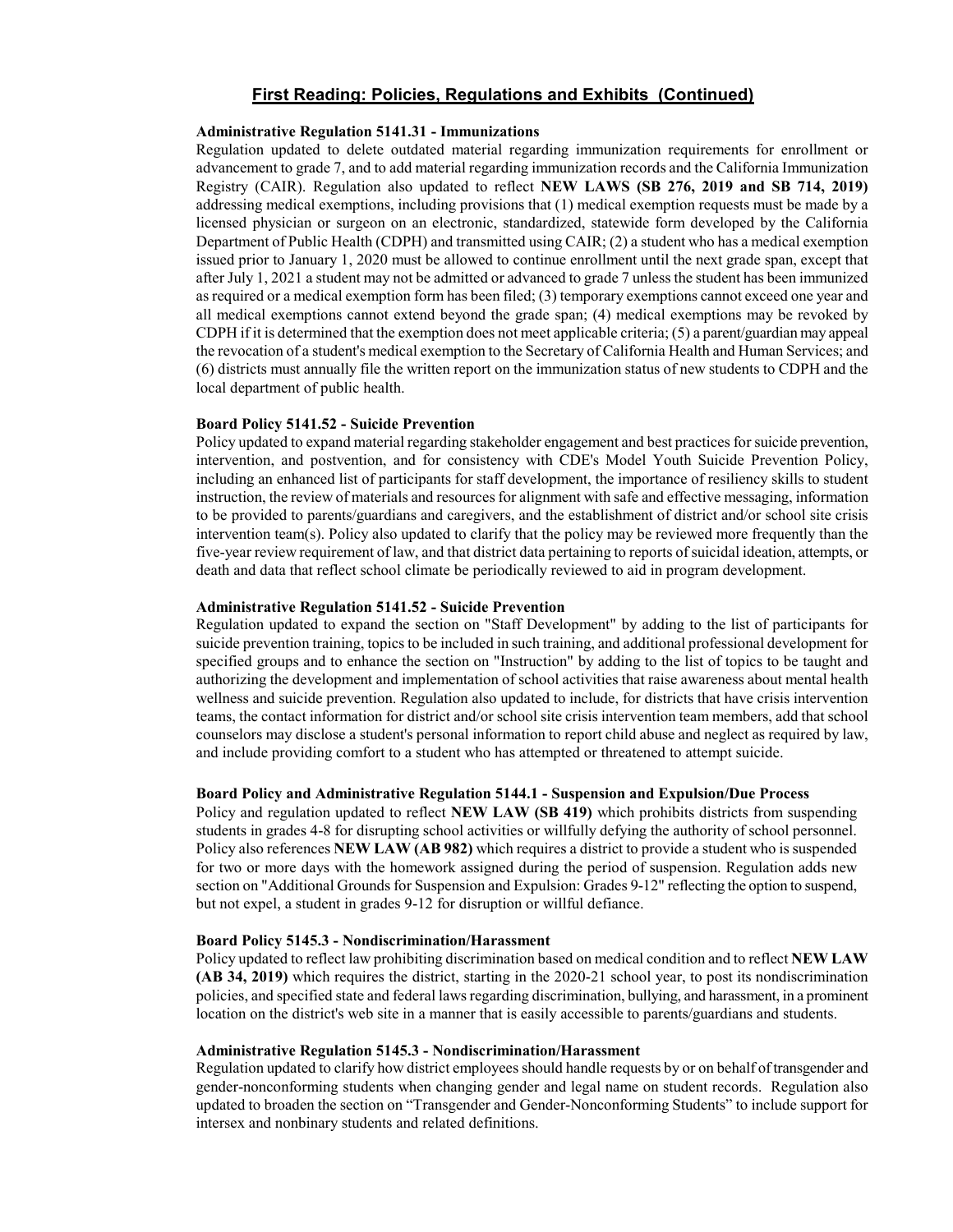## **Exhibit 5145.6 - Parental Notifications**

Exhibit updated to reflect **NEW LAW (SB 74, 2020)** which extends the suspension of certain mandated activities through the 2020-21 school year; reflect **NEW FEDERAL REGULATION (85 Fed. Reg. 30026)** which requires notice of the contact information of the district's Title IX Coordinator; delete legal cites for the Open Enrollment Act, which is no longer operational; delete reference to BP 5141.33 which is no longer applicable to exclusions from school; reflect **NEW LAW (SB 1109, 2018)** which requires dissemination of an opioid fact sheet to parents/guardians of student athletes; reflect **NEW LAW (AB 2370, 2018)** which requires child care centers with buildings constructed before 2010 to test drinking water for lead and notify parents/guardians of the results of that test; add notice requirements for districts receiving Impact Aid for children residing on Indian lands; reflect **NEW FEDERAL REGULATION (85 Fed. Reg. 30026)** which requires notifications to the parents/guardians of a student who complains of sexual harassment regarding rights, the complaint process, and the availability of supportive measures; and move the classroom notice requirement pertaining to complaints about health and safety in California State Preschool Programs to AR/E 1312.3 - Uniform Complaint Procedures consistent with CDE's Federal Program Monitoring instrument.

## **Board Policy 6120 - Response to Instruction and Intervention**

Policy updated to emphasize the importance of learning and behavioral outcomes and progress monitoring as it relates to response to instruction and intervention (RtI<sup>2</sup>), reference multi-tiered system of supports (MTSS) and the integration of  $RtI<sup>2</sup>$  into such frameworks, expand the list of individuals that may be included in designing the district's RtI<sup>2</sup> system, add the examination of student social-emotional well-being as one of the bases for design, provide more detail regarding strategies and interventions including ten core components of the RtI2 model identified by the California Department of Education, and that RtI<sup>2</sup> may be utilized as one component when considering the referral of a student for evaluation for special education or other services.

## **Board Policy 6146.1 - High School Graduation Requirements**

Policy updated to clarify requirements for mathematics coursework, reflect **NEW LAW (AB 104, 2021)** which requires districts to exempt a student from district graduation requirements if the student was in the third or fourth year of high school during the 2020–21 school year and is not on track to graduate in four years, and to provide a student who was enrolled in the third or fourth year of high school during the 2020-21 school year and is not on track to graduate in the 2020-21 or 2021–22 school years the opportunity to complete the statewide coursework required for graduation, which may include, but is not limited to, completion of the coursework through a fifth year of instruction, credit recovery, or other opportunity to complete the required coursework.

## **Administrative Regulation 6146.1 - High School Graduation Requirements**

Regulation updated to include material regarding the provision of information about graduation requirements and credit recovery opportunities to students, parents/guardians, and the public, and to reflect requirements regarding the provision of notice to eligible students about the availability of exemptionsfrom local graduation requirements when applicable.

## **Board Policy 6164.4 - Identification and Evaluation of Individuals for Special Education**

Policy updated to reference the U.S. Department of Education's (USDOE) Return to School Roadmap: Child Find Under Part B of the Individuals with Disabilities Education Act which reaffirms the obligation to fully implement the Individuals with Disabilities Education Act (IDEA) during the COVID-19 pandemic, including the requirement to meet child find obligations, and encourages districts to reexamine the efficacy of existing child find practices in light of the educational disruptions caused by the COVID-19 pandemic.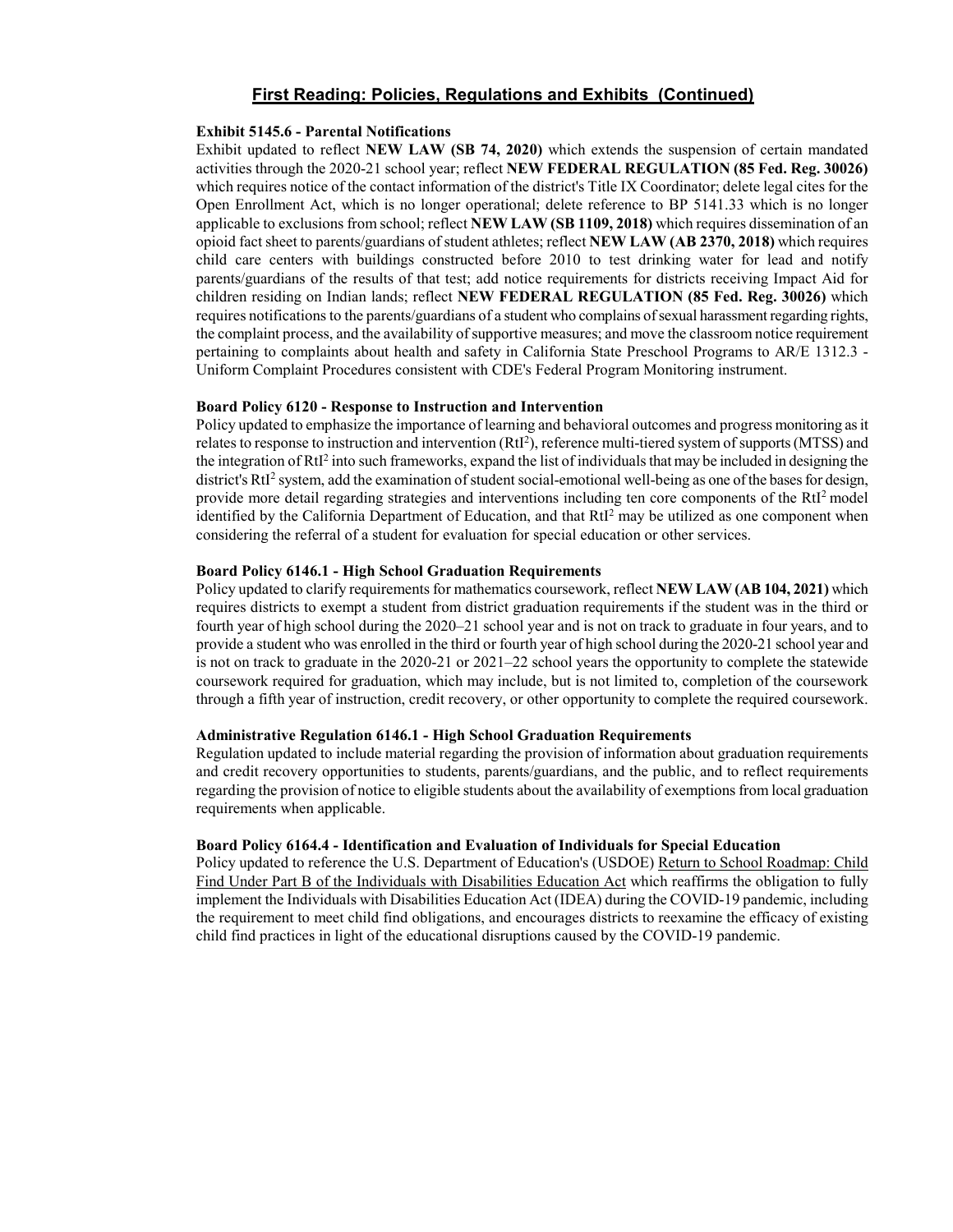**Administrative Regulation 6164.4 - Identification and Evaluation of Individuals for Special Education** Regulation updated to reference USDOE's Return to School Roadmap: Child Find Under Part B of the Individuals with Disabilities Education Act which recommends that districts undertake new child find activities in light of the educational disruptions caused by the COVID-19 pandemic and emphasizes that students who are experiencing long-term COVID effects be referred for special education evaluation if their symptoms are adversely impacting their ability to participate and learn in the general curriculum. Regulation also updated to provide that the child find process includes the collection and screening of data to determine if students are making adequate progress, to include the district's obligation to ensure that evaluations of children suspected of having a disability are not delayed or denied because of the implementation of response to intervention strategies, clarify material regarding referrals for initial evaluations, evaluation plans and informed parent/guardian consent, reflect the timeline for the determination of whether the student is eligible for special education and the educational needs of the student and when an Individualized Education Program (IEP) meeting and the development of an IEP occurs, clarify the qualifications of personnel who administer evaluations and reevaluations, add that the normal process of second-language acquisition as well as manifestations of dialect and social linguistic variance not be diagnosed as a disabling condition, and clarify material regarding Independent Educational Evaluations. Regulation also updated to reference M.M. v. Lafayette School District, a Ninth Circuit Court of Appeals decision which held that the district violated IDEA when it failed to provide parents with their child's response to instruction (RTI) data when seeking informed consent for an initial evaluation.

#### **Board Policy 6164.41 - Children with Disabilities Enrolled by their Parents in Private School** Policy updated to reorganize and clarify material.

## **Administrative Regulation 6164.41 - Children with Disabilities Enrolled by their Parents in Private School**

Regulation updated to reference USDOE's Return to School Roadmap: Child Find Under Part B of the Individuals with Disabilities Education Act which recommends best practices for keeping parents/guardians, teachers, and private school officials informed of the child find process, enhance the section regarding consultation with private school representatives, and reference USDOE's Questions and Answers on Serving Children with Disabilities Placed by their Parents in Private School which emphasizes that districts may not require a private school to implement a RTI process before evaluating parentally-placed private school children. Regulation also updated to add that evaluation of all identified parentally-placed private school children with disabilities be conducted as specified in BP/AR - Identification and Evaluation of Individuals for Special Education including obtaining parent/guardian consent, that the district is required to make a free appropriate public education available to a child residing in the district who is eligible for an IEP, and to clarify material regarding the qualification requirements of private elementary and secondary school teachers providing equitable services to parentally-placed private school children.

## **Board Policy 6164.5 - Student Success Teams**

Policy updated to reference that the student success team (SST) process is not required by law and that the policy reflects best practices, clarify those who are encouraged to collaborate in SSTs, include social and emotional difficulties when evaluating the strengths and needs of students and establishing interventions, emphasize the importance of each student maximizing their potential, specify who may refer students to SSTs, add types of materials appropriate for collection, analysis and review by the SST, provide for the development of a plan to support the student and adjustments to such plan, reflect that the SST process shall not delay or deny a referral for evaluation for eligibility for special education, reference MTSS and the integration of SSTs with such supports, and add staff development which may be provided to strengthen the effectiveness of SSTs.

#### **Administrative Regulation 6164.5 - Student Success Teams**

Regulation updated to reference that the SST process is not required by law and that the regulation reflects best practices, emphasize the importance of school counselors in the SST membership, provide that the makeup of each individual SST is at the district's discretion, reference the ability of districts to appoint a districtwide or schoolwide SST coordinator, identify teachers specifically as school staff with whom consultation may occur, add types of materials appropriate for collection to inform SST members, and add the development of a plan, and adjustments to the plan and related interventions, as one of the SST responsibilities.